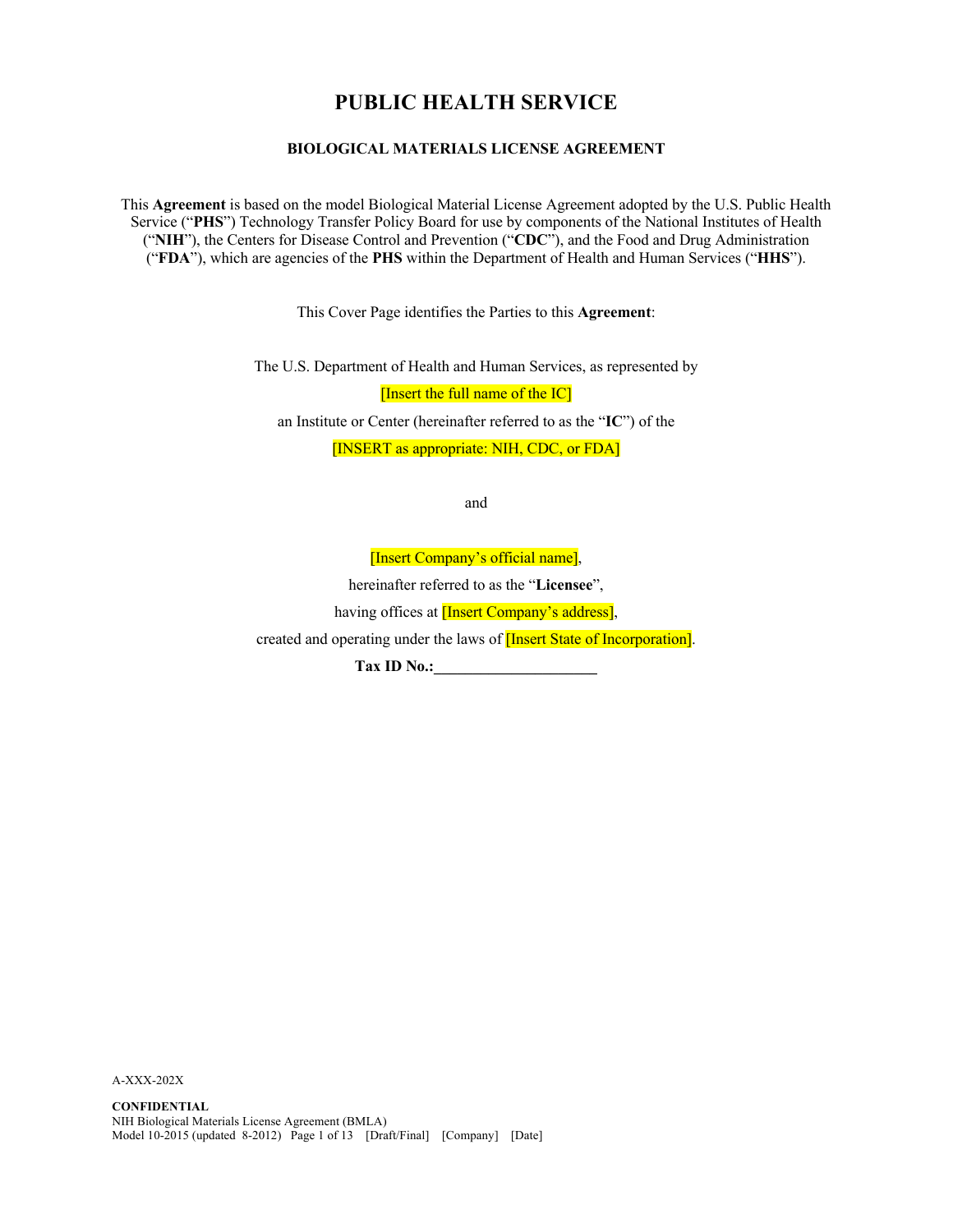### 1. Definitions:

- (a) "**Government**" means the government of the United States of America.
- (b) "**FDA**" means the Food and Drug Administration.
- (c) "**Materials**" means the following biological materials including all progeny, subclones, and unmodified derivatives thereof:

described in

and developed in the laboratory of at the **IC**.

- (d) "**Licensed Field of Use**" means \_\_\_\_\_\_\_\_\_\_\_\_\_\_\_\_\_\_\_\_\_\_\_\_\_\_\_\_\_\_\_\_\_\_\_\_\_.
- (e) "**Licensed Products**" means \_\_\_\_\_\_\_\_\_\_\_\_\_\_\_\_\_\_\_\_\_\_\_\_.
- (f) "**Net Sales**" means the total gross receipts by the **Licensee** for sales of **Licensed Products** or from income from leasing, renting, or otherwise making **Licensed Products** available to others without sale or other dispositions transferring title, whether invoiced or not, less returns and allowances, packing costs, insurance costs, freight out, taxes or excise duties imposed on the transaction (if separately invoiced), and wholesaler and cash discounts in amounts customary in the trade to the extent actually granted. No deductions shall be made for commissions paid to individuals, whether they are with independent sales agencies or regularly employed by the **Licensee**, or for the cost of collections.
- 2. The **Licensee** desires to obtain a license from the **IC** to use the **Materials** provided under this **Agreement** in its commercial research or product development and marketing activities. The **Licensee** represents that it has the facilities, personnel, and expertise to use the **Materials** or the **Licensed Products** for commercial purposes and agrees to expend reasonable efforts and resources to develop the **Materials** or the **Licensed Products** for commercial use or commercial research.
- 3. The **IC** hereby grants to the **Licensee**:
	- (a) a worldwide, non-exclusive license to make, have made, and use the **Materials** or the **Licensed Products** in the **Licensed Field of Use**; and
	- (b) a worldwide, non-exclusive license to sell and have sold, to offer to sell and to import the **Licensed Products** in the **Licensed Field of Use**.
- 4. In consideration of the grant in Paragraph 3, the **Licensee** hereby agrees to make the following payments to the **IC**:
	- (a) Within sixty (60) days of its execution of this **Agreement**, a noncreditable, nonrefundable license issue royalty of dollars (\$X);
	- (b) The first minimum annual royalty of \_\_\_\_\_\_\_\_\_\_ dollars (\$XX) is due within sixty (60) days of the effective date of this **Agreement** and may be prorated according to the fraction of the calendar year remaining between the effective date of this **Agreement** and the next subsequent January 1;

#### A-XXX-202X

 $\blacksquare$  as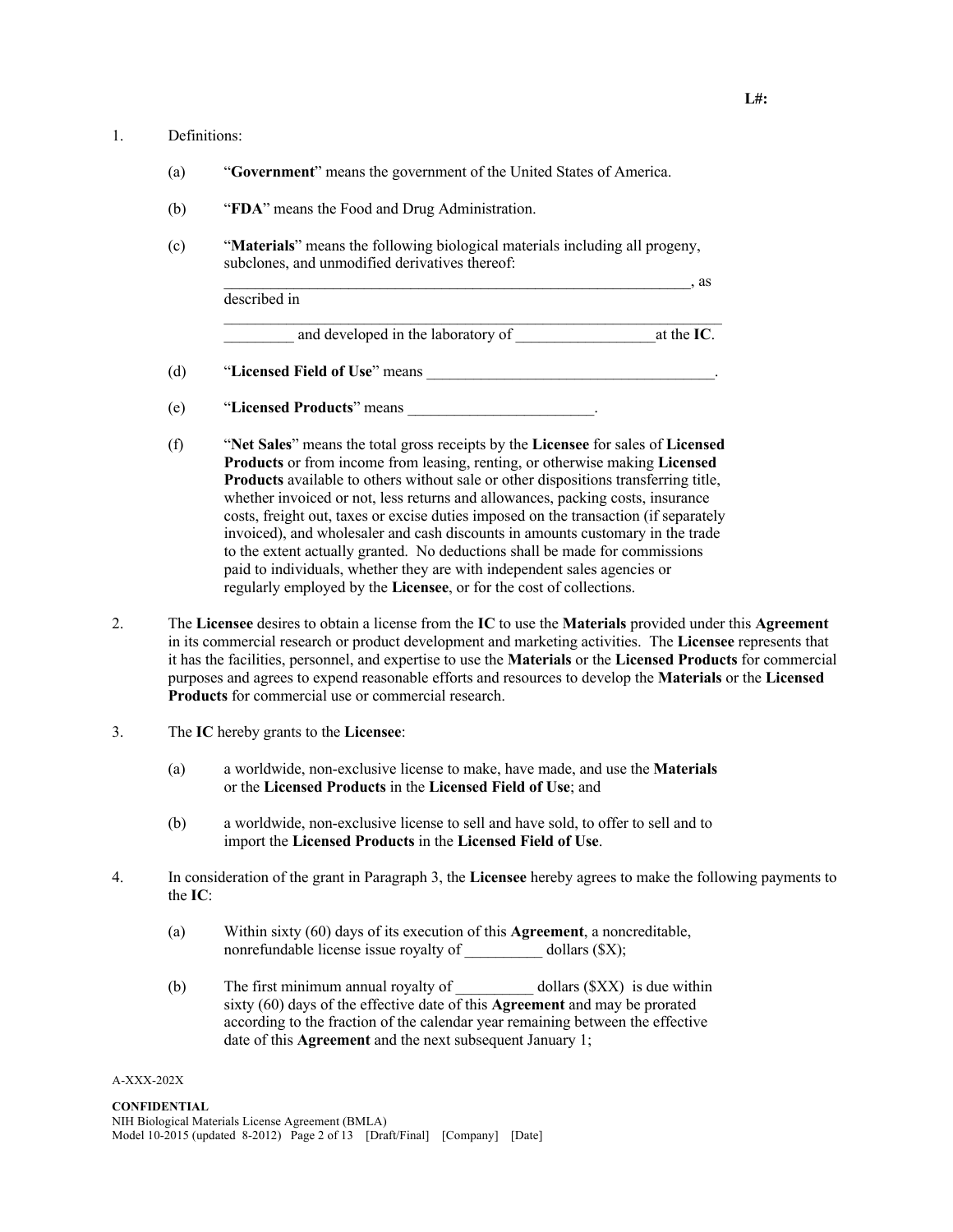- (c) Subsequent minimum annual royalty payments are due and payable on January 1 of each calendar year and may be credited against any earned royalties due for sales made in that year;
- (d) An earned royalty of  $\qquad$  percent  $(X%)$  of **Net Sales**, which shall be due and payable within sixty (60) days of the end of each calendar year; and
- (e) All payments required under this **Agreement** shall be paid in U.S. dollars and payment options are listed in Appendix C. For conversion of foreign currency to U.S. dollars, the conversion rate shall be the New York foreign exchange rate quoted in *The Wall Street Journal* on the day that the payment is due.
	- i) Any loss of exchange, value, taxes, or other expenses incurred in the transfer or conversion to U.S. dollars shall be paid entirely by the **Licensee**; and
	- ii) Additional royalties may be assessed by the **IC** on any payment that is more than ninety (90) days overdue at the rate of one percent (1%) per month. This one percent (1%) per month rate may be applied retroactively from the original due date until the date of receipt by the **IC** of the overdue payment and additional royalties. The payment of any additional royalties shall not prevent the **IC** from exercising any other rights it may have as a consequence of the lateness of any payment.
- 5. Upon receipt by the **IC** of the license issue royalty and the prorated first year minimum annual royalty and verification of these royalties, the **IC** agrees to provide the **Licensee** with samples of the **Materials**, as available, and to replace these **Materials**, as available, at reasonable cost, in the event of their unintentional destruction. The **IC s**hall provide the **Materials** to the **Licensee** at the **Licensee's** expense and as specified in Appendix A.
- 6. The **Licensee** agrees to make written reports to the **IC** within sixty (60) days of December 31 for each calendar year. This report shall state: the number, description, and aggregate **Net Sales** of **Licensed Products** made, sold, or otherwise disposed of; the total gross income received by the **Licensee** from leasing, renting, or otherwise making **Licensed Products** available to others without sale or other disposition transferring title, during the calendar year; and the resulting calculation of earned royalties due to the **IC** pursuant to Paragraph 4(d) and as shown in the example in Appendix B. The **Licensee** shall submit each report to the **IC** at the Mailing Address for **Agreement** notices indicated on the Signature Page or electronically mailed to the email address indicated on the Signature Page.
- 7. The **Licensee** agrees to supply the laboratory of Dr.  $\alpha$  at the **IC** at no charge, reasonable quantities of **Materials** or the **Licensed Products** that the **Licensee** makes, uses, sells, or offers for sale or otherwise makes available for public use. The **Licensee** also agrees to supply, to the Mailing Address for **Agreement** notices indicated on the Signature Page, the Office of Technology Transfer, **NIH** with inert samples of the **Licensed Products** or their packaging for educational and display purposes only.
- 8. This **Agreement** shall become effective on the date when the last party to sign has executed this Agreement, unless the provisions of Paragraph 26 are not fulfilled, and shall expire (X) years from this effective date, unless previously terminated under the terms of Paragraphs 16 or 17.
- 9. As part of the **Licensee's** performance under this **Agreement**, the **Licensee** agrees to make the **Licensed Products** available to the public within  $(X)$  months from the effective date of this **Agreement**.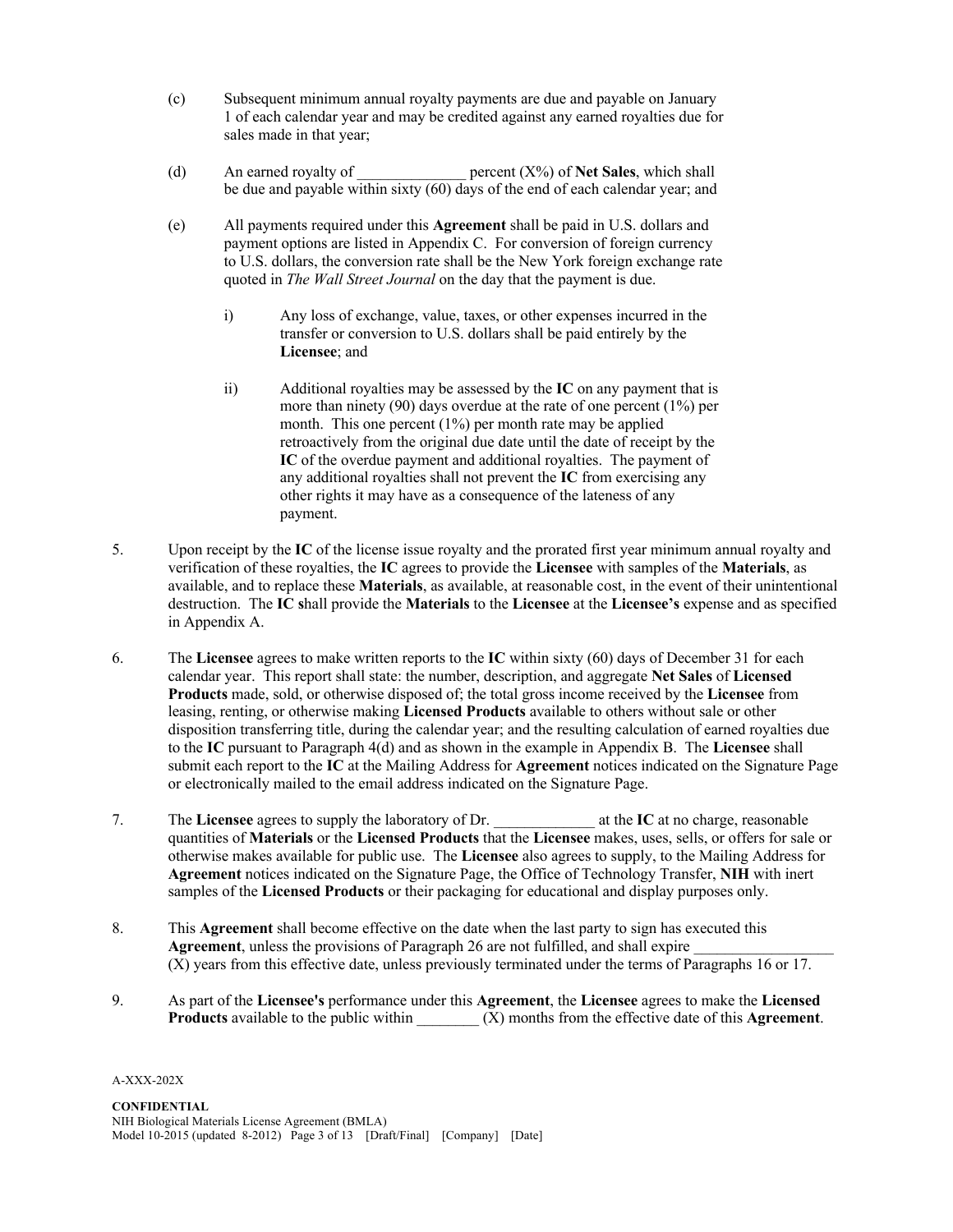- 10. The **Licensee** agrees to retain control over the **Materials** and the **Licensed Products**, and not to distribute them to third parties without the prior written consent of the **IC** except as provided in Paragraph 3.
- 11. This **Agreement** does not preclude the **IC** from distributing the **Materials** or the **Licensed Products** to third parties for research or commercial purposes.
- 12. By this **Agreement**, the **IC** grants no patent rights expressly or by implication to any anticipated or pending **IC** patent applications or issued patents.
- 13. NO WARRANTIES, EXPRESS OR IMPLIED, ARE OFFERED AS TO THE MERCHANTABILITY OR FITNESS FOR ANY PURPOSE OF THE **MATERIALS** PROVIDED TO THE **LICENSEE** UNDER THIS **AGREEMENT**, OR THAT THE **MATERIALS** OR THE **LICENSED PRODUCTS** MAY BE EXPLOITED WITHOUT INFRINGING THE PATENT RIGHTS OF ANY THIRD PARTIES. The **Licensee** accepts license rights to the **Materials** and the **Licensed Products** "as is", and the **IC** does not offer any guarantee of any kind.
- 14. **Licensee** agrees to indemnify and hold harmless the **Government** from any claims, costs, damages, or losses that may arise from or through the **Licensee's** use of the **Materials** or the **Licensed Products**. The **Licensee** further agrees that it shall not by its action bring the **Government** into any lawsuit involving the **Materials** or the **Licensed Products**.
- 15. The **Licensee** agrees in its use of the **Materials** or the **Licensed Products** to comply with all applicable statutes, regulations, and guidelines, including **NIH** and **HHS** regulations and guidelines. The **Licensee** agrees not to use the **Materials** or the **Licensed Products** for research involving human subjects or clinical trials in the United States without complying with 21 C.F.R. Part 50 and 45 C.F.R. Part 46. The **Licensee** agrees not to use the **Materials** or the **Licensed Products** for research involving human subjects or clinical trials outside of the United States without notifying the **IC**, in writing, of such research or trials and complying with the applicable regulations of the appropriate national control authorities. Written notification to the **IC** of research involving human subjects or clinical trials outside of the United States shall be given no later than sixty (60) days prior to commencement of such research or trials.
- 16. The **Licensee** may terminate this **Agreement** upon thirty (30) days written notice to the **IC** but only after sixty (60) days from the effective date of this **Agreement**.
- 17. The **IC** may terminate this **Agreement** if the **Licensee** is in default in the performance of any material obligation under this **Agreement**, and if the default has not been remedied within ninety (90) days after the date of written notice by the **IC** of the default.
- 18. Within thirty (30) days of the termination or expiration of this **Agreement**, the **Licensee** agrees to return all **Materials** and the **Licensed Products** to the **IC** or provide the **IC** with written certification of their destruction.
- 19. Within ninety (90) days of termination or expiration of this **Agreement**, the **Licensee** agrees to submit a final report to the **IC**, and to submit to the **IC** payment of any royalties due. The **Licensee** may not be granted additional **IC** licenses if this final reporting requirement is not fulfilled.
- 20. The **Licensee** is encouraged to publish the results of its research projects using the **Materials** or the **Licensed Products**. In all oral presentations or written publications concerning the **Materials** or the **Licensed Products**, the **Licensee** shall acknowledge the contribution of Dr. \_\_\_\_\_\_\_\_\_\_\_\_\_\_\_\_\_\_\_\_ at the **IC** supplying the **Materials**, unless requested otherwise by the **IC** or Dr.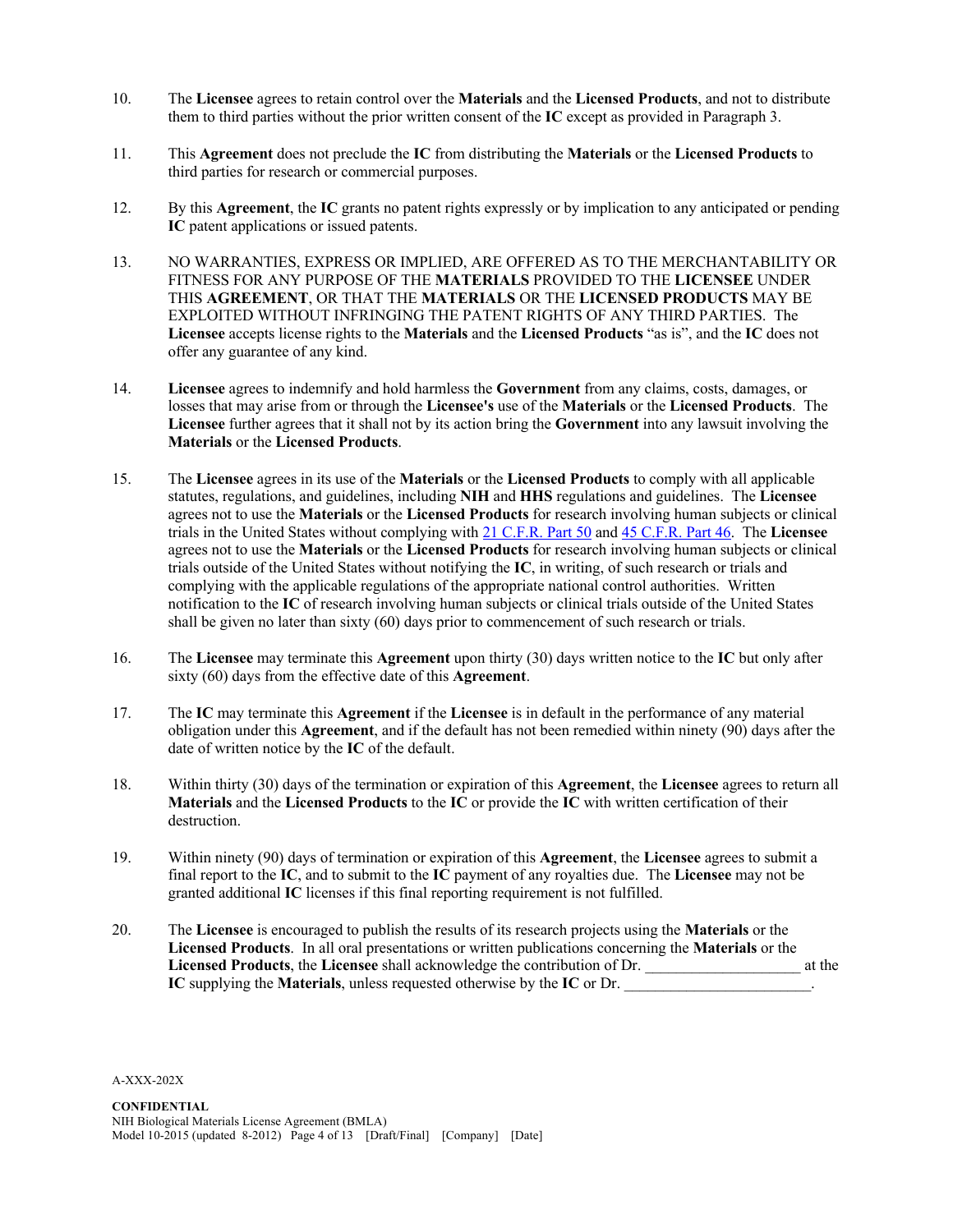- 21. All plans and reports required by this **Agreement** shall be treated by the **IC** as commercial and financial information obtained from a person and as privileged and confidential and, to the extent permitted by law, not subject to disclosure under the Freedom of Information Act, 5 U.S.C. §552 .
- 22. This **Agreement** shall be construed in accordance with U.S. Federal law, as interpreted and applied by the U.S. Federal courts in the District of Columbia. Federal law and regulations shall preempt any conflicting or inconsistent provisions in this **Agreement**. The **Licensee** agrees to be subject to the jurisdiction of U.S. courts.
- 23. This **Agreement** constitutes the entire understanding of the **IC** and the **Licensee** and supersedes all prior agreements and understandings with respect to the **Materials** or the **Licensed Products**.
- 24. The provisions of this **Agreement** are severable, and in the event that any provision of the **Agreement** shall be determined to be invalid or unenforceable under any controlling body of law, the invalidity or unenforceability of any provision of this **Agreement**, shall not in any way affect the validity or enforceability of the remaining provisions of this **Agreement**.
- 25. Paragraphs 4, 13, 14, 18, 19, 20, 21 and 25 of this **Agreement** shall survive termination or expiration of this **Agreement**.
- 26. The terms and conditions of this **Agreement** shall, at the **IC's** sole option, be considered by the **IC** to be withdrawn from the **Licensee's** consideration and the terms and conditions of this **Agreement**, and the **Agreement** itself to be null and void, unless this **Agreement** is executed by the **Licensee** and a fully executed original is received by the **IC** within sixty (60) days from the date of the **IC** signature found at the Signature Page.

### **SIGNATURES BEGIN ON NEXT PAGE**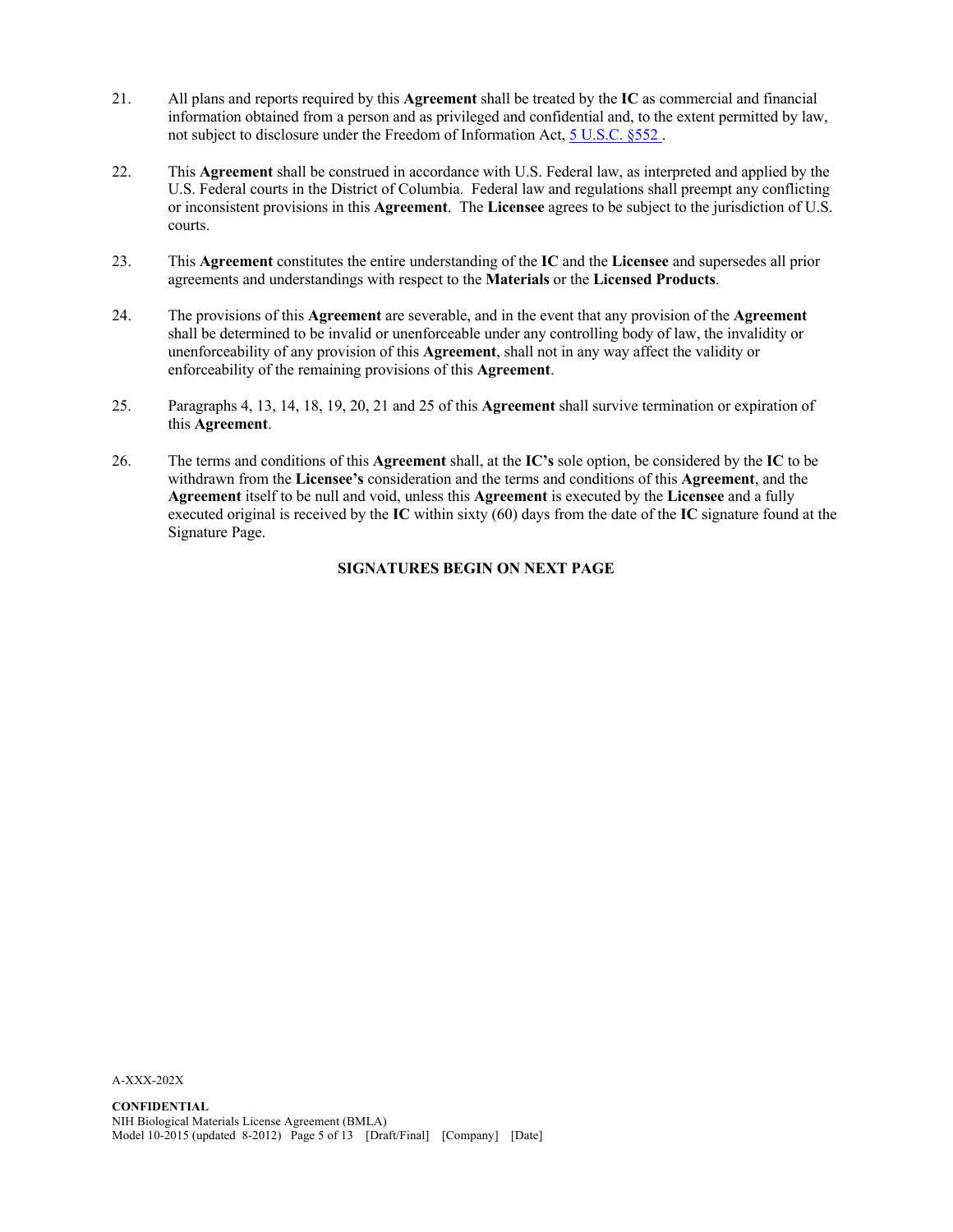### **THE IC BIOLOGICAL MATERIALS LICENSE AGREEMENT**

### **SIGNATURE PAGE**

In Witness Whereof, the parties have executed this **Agreement** on the dates set forth below. Any communication or notice to be given shall be forwarded to the respective addresses listed below.

For the **IC**:

\_\_\_\_\_\_\_\_\_**DRAFT**\_\_\_\_\_\_\_\_\_\_\_\_\_\_\_\_\_\_\_\_\_\_\_\_\_\_

Name Date Title **Office** National Institutes of Health

Address for Agreement notices and reports:

E-mail: LicenseNotices Reports@mail.nih.gov (preferred)

Mail: License Compliance and Administration Monitoring & Enforcement Office of Technology Transfer National Institutes of Health 6701 Rockledge Drive, Suite 700, MS 7788 Bethesda, Maryland 20892 U.S.A.

(For courier deliveries please check https://www.ott.nih.gov/licensing/license-noticesreports)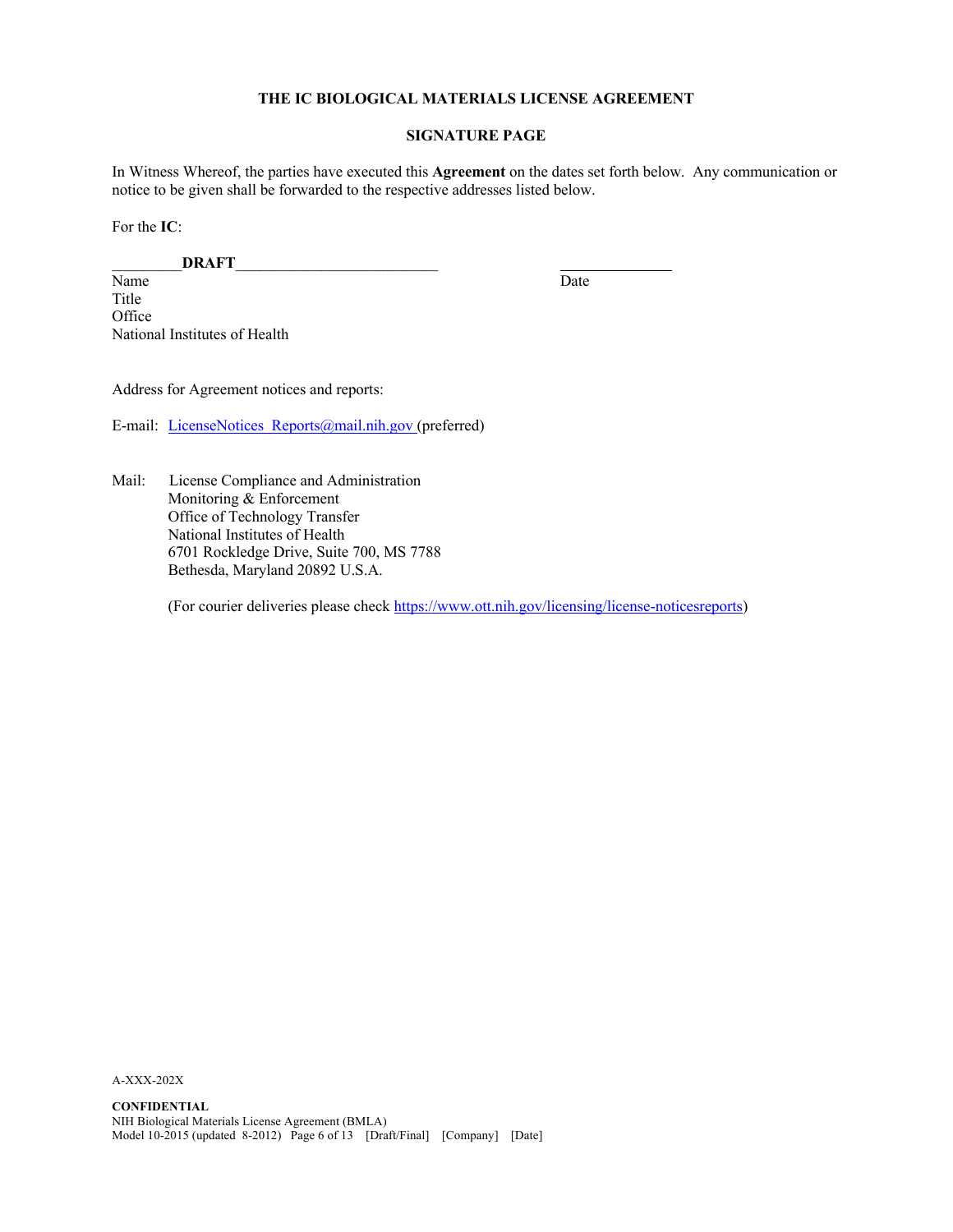For the **Licensee** (Upon, information and belief, the undersigned expressly certifies or affirms that the contents of any statements of the **Licensee** made or referred to in this document are truthful and accurate.): by:

|                     | <b>DRAFT</b>                                                                                                                           |      |
|---------------------|----------------------------------------------------------------------------------------------------------------------------------------|------|
|                     | Signature of Authorized Official                                                                                                       | Date |
| <b>Printed Name</b> |                                                                                                                                        |      |
| Title               |                                                                                                                                        |      |
| Ι.                  | Official and Mailing Address for Agreement notices:                                                                                    |      |
|                     | Name                                                                                                                                   |      |
|                     | Title                                                                                                                                  |      |
|                     | Mailing Address                                                                                                                        |      |
|                     |                                                                                                                                        |      |
|                     |                                                                                                                                        |      |
|                     | Email Address:<br><u> 1980 - Jan Stein Stein Stein Stein Stein Stein Stein Stein Stein Stein Stein Stein Stein Stein Stein Stein S</u> |      |
|                     | Phone:                                                                                                                                 |      |
|                     | Fax:                                                                                                                                   |      |

II. Official and Mailing Address for Financial notices (the **Licensee's** contact person for royalty payments)

Name

Title

Mailing Address: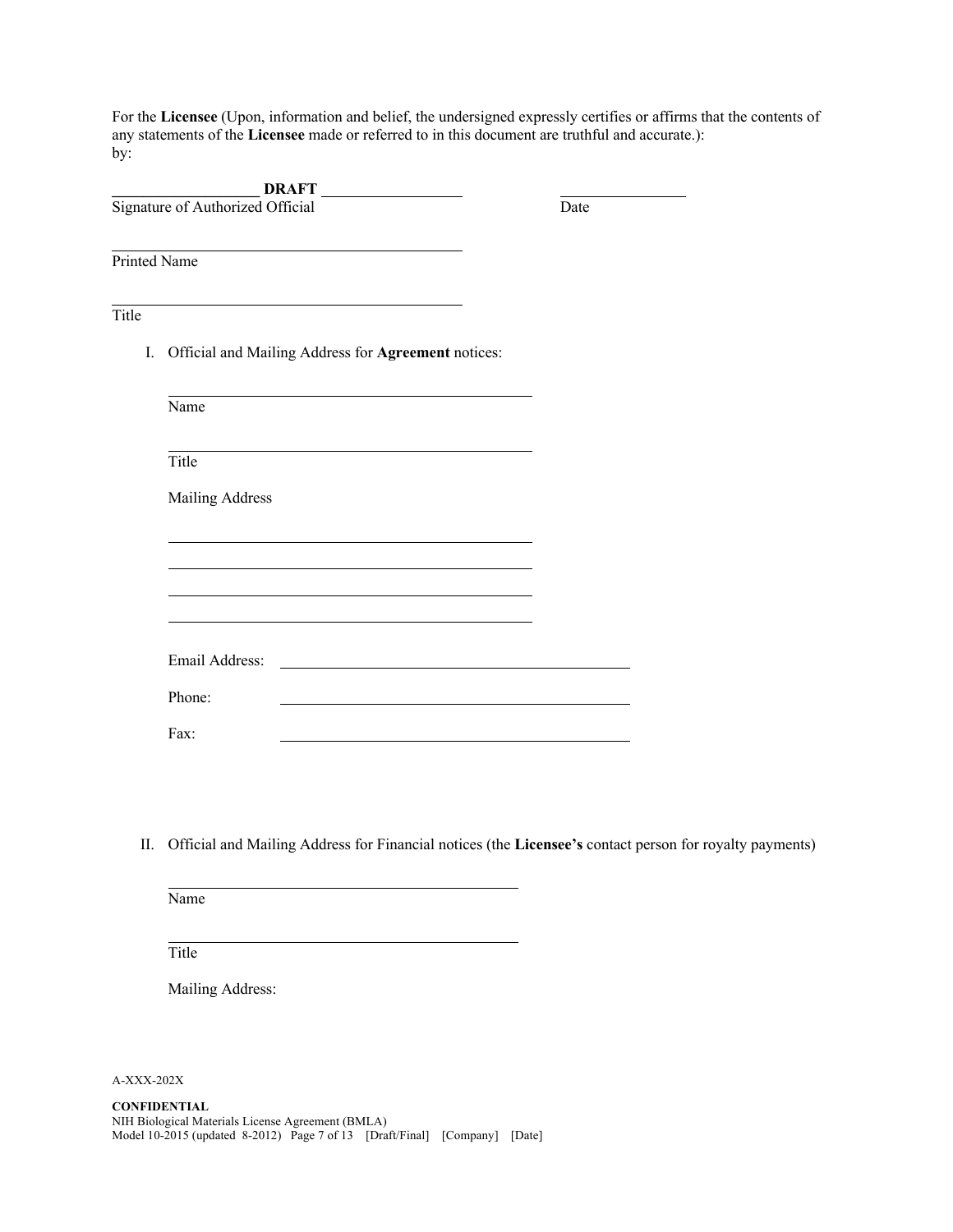| Email Address: | <u> 1970 - Andrea State Barbara, amerikan per</u> |  |
|----------------|---------------------------------------------------|--|
|                |                                                   |  |
| Phone:         |                                                   |  |
|                |                                                   |  |
| Fax:           |                                                   |  |
|                |                                                   |  |

Any false or misleading statements made, presented, or submitted to the **Government**, including any relevant omissions, under this **Agreement** and during the course of negotiation of this **Agreement** are subject to all applicable civil and criminal statutes including Federal statutes 31 U.S.C. §§3801-3812 (civil liability) and 18 U.S.C. §1001 (criminal liability including fine(s) and/or imprisonment).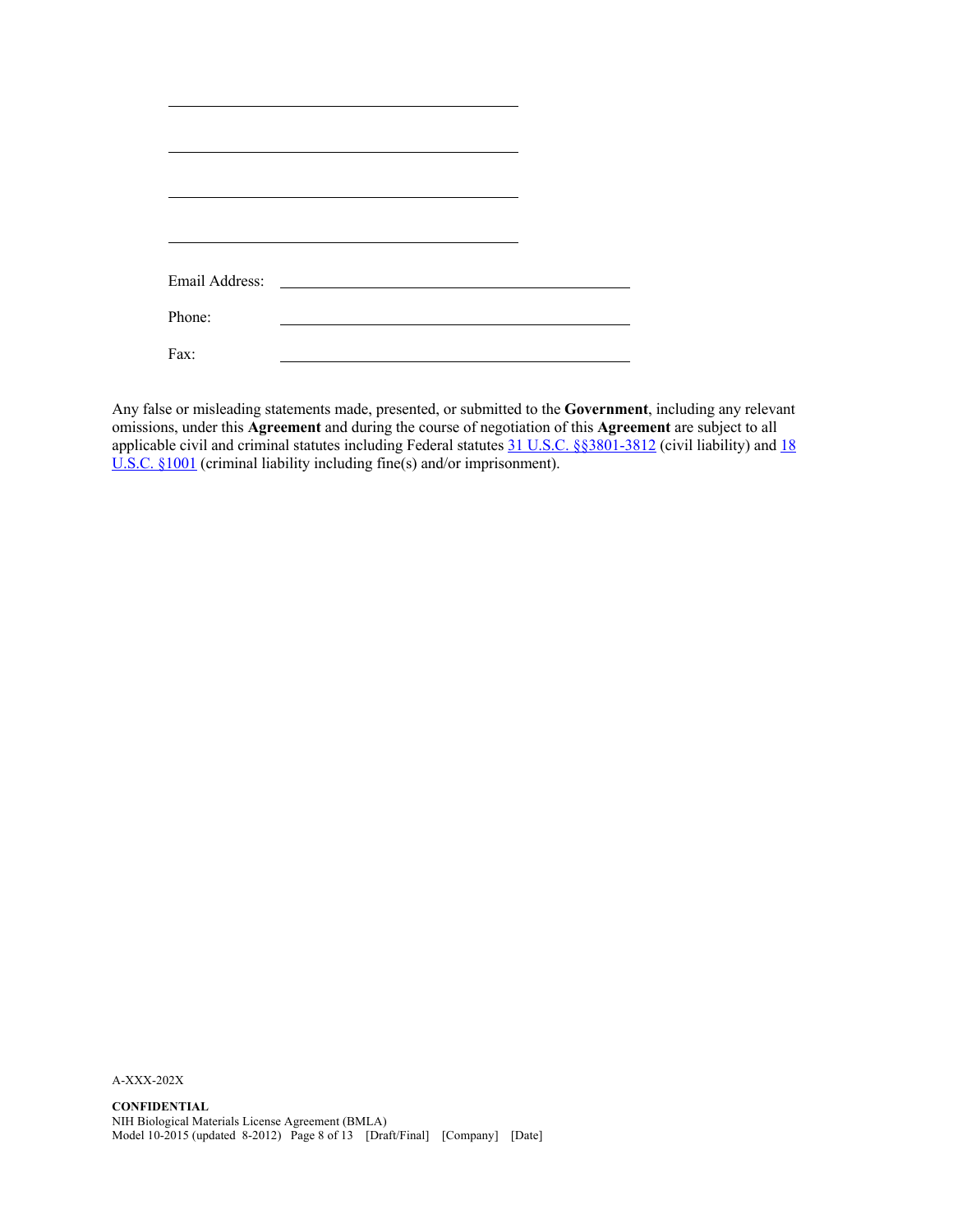## **APPENDIX A – SHIPPING INFORMATION**

|                           | Shipping Contact's Name | Title                                                                                       |
|---------------------------|-------------------------|---------------------------------------------------------------------------------------------|
|                           |                         | Phone: $\underline{()}$ Fax: $\underline{()}$ E-mail:                                       |
|                           |                         | Shipping Address: Name & Address to which Materials should be shipped (please be specific): |
|                           |                         |                                                                                             |
| Company Name & Department |                         |                                                                                             |
| Address:                  |                         |                                                                                             |
|                           |                         |                                                                                             |
|                           |                         |                                                                                             |
|                           |                         |                                                                                             |
|                           |                         |                                                                                             |
|                           |                         |                                                                                             |
|                           |                         |                                                                                             |
|                           |                         |                                                                                             |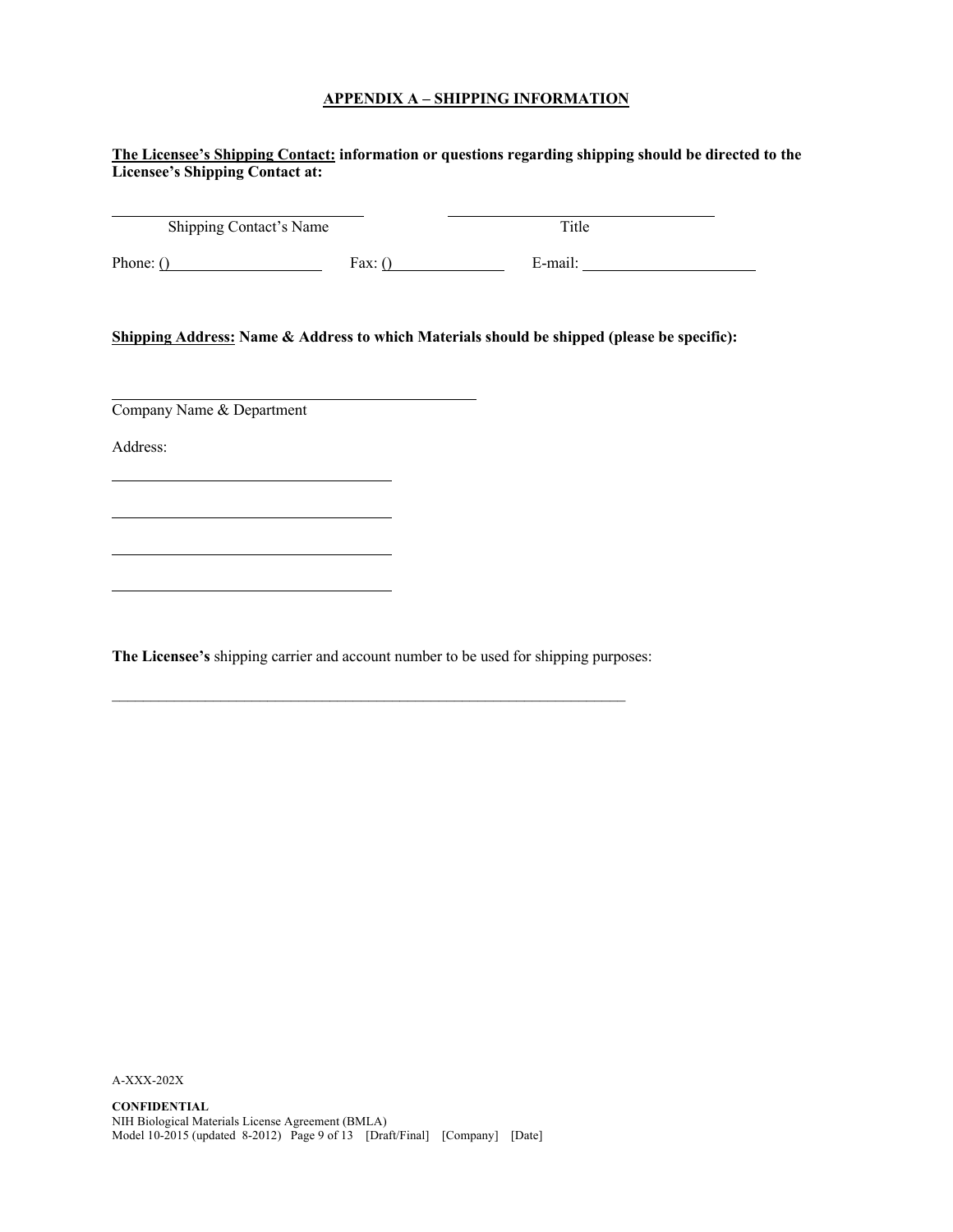## **APPENDIX B – EXAMPLE ROYALTY REPORT**

### **Required royalty report information includes:**

- License reference number (L-XXX-200X/0)
- Reporting period
- Catalog number and units sold of each Licensed Product (domestic and foreign)
- Gross Sales per catalog number per country
- Total Gross Sales
- Itemized deductions from Gross Sales
- Total Net Sales
- Earned Royalty Rate and associated calculations
- Gross Earned Royalty
- Adjustments for Minimum Annual Royalty (MAR) and other creditable payments made
- Net Earned Royalty due

### **Example**

| <b>Catalog Number</b> | <b>Product Name</b> | Country          | <b>Units Sold</b>        | <b>Gross Sales</b><br>(US\$) |
|-----------------------|---------------------|------------------|--------------------------|------------------------------|
|                       | A                   | <b>US</b>        | 250                      | 62,500                       |
|                       | A                   | UK               | 32                       | 16,500                       |
|                       | A                   | France           | 25                       | 15,625                       |
| 2                     | В                   | <b>US</b>        | 0                        | $\Omega$                     |
| 3                     | С                   | <b>US</b>        | 57                       | 57,125                       |
| 4                     | D                   | <b>US</b>        | 12                       | 1,500                        |
|                       |                     | Less Deductions: | <b>Total Gross Sales</b> | 153,250                      |
|                       |                     |                  | Freight                  | 3,000                        |
|                       |                     |                  | Returns                  | 7,000                        |
|                       |                     |                  | <b>Total Net Sales</b>   | 143,250                      |
|                       |                     |                  | <b>Royalty Rate</b>      | 8%                           |
|                       |                     |                  | <b>Royalty Due</b>       | 11,460                       |
|                       |                     |                  | Less Creditable Payments | 10,000                       |

Less Creditable Payments 10,000<br>**Net Royalty Due** 1,460

**Net Royalty Due**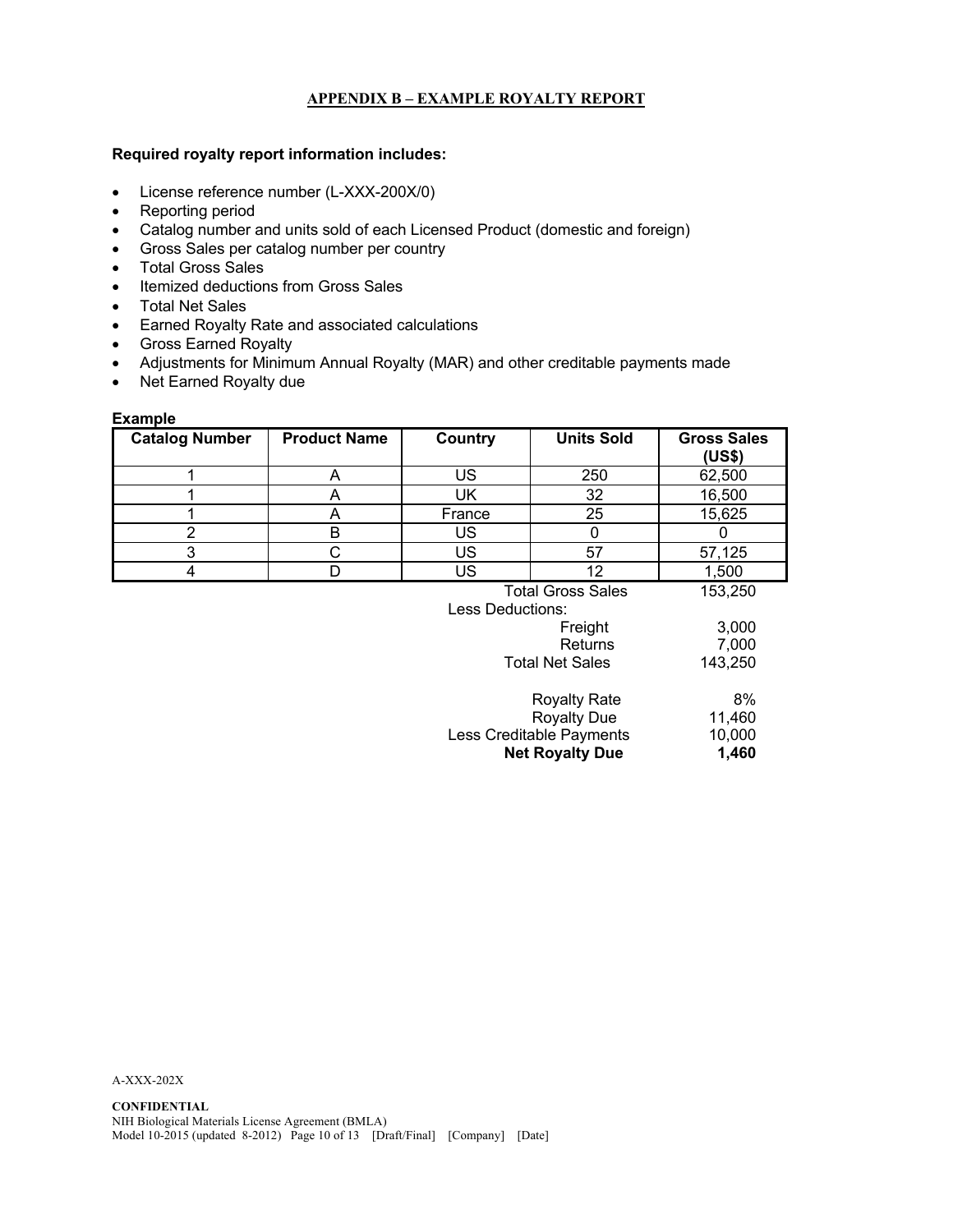### **APPENDIX C – ROYALTY PAYMENT OPTIONS**

New Payment Options Effective March 2018

### **The License Number MUST appear on payments, reports and correspondence**.

**Credit and Debit Card Payments:** Credit and debit card payments can be submitted for amounts up to \$24,999. Submit your payment through the U.S. Treasury web site located at: **https://www.pay.gov/public/form/start/28680443.**

### **Automated Clearing House (ACH) for payments through U.S. banks only**

The **IC** encourages its licensees to submit electronic funds transfer payments through the Automated Clearing House (ACH). Submit your ACH payment through the U.S. Treasury web site located at: https://www.pay.gov/public/form/start/28680443. Please note that the IC "only" accepts ACH payments through this U.S. Treasury web site.

**Electronic Funds Wire Transfers:** The following account information is provided for wire payments. In order to process payment via Electronic Funds Wire Transfer sender MUST supply the following information within the transmission:

### Drawn on a **U.S. bank account** via FEDWIRE:

Please provide the following instructions to your Financial Institution for the remittance of Fedwire payments to the **NIH ROYALTY FUND**.

| Fedwire<br>Field Tag | Fedwire Field Name                             | Required Information                                                                           |
|----------------------|------------------------------------------------|------------------------------------------------------------------------------------------------|
|                      |                                                |                                                                                                |
| ${1510}$             | Type/Subtype                                   | 1000                                                                                           |
| ${2000}$             | Amount                                         | (enter payment amount)                                                                         |
| ${3400}$             | Receiver ABA routing number*                   | 021030004                                                                                      |
| ${3400}$             | Receiver ABA short name                        | <b>TREAS NYC</b>                                                                               |
| ${3600}$             | <b>Business Function Code</b>                  | CTR (or CTP)                                                                                   |
| ${4200}$             | Beneficiary Identifier (account number)        | (enter 12 digit gateway account #)<br>875080031006                                             |
| ${4200}$             | Beneficiary Name                               | (enter agency name associated with the<br>Beneficiary Identifier)<br>DHHS / NIH (75080031)     |
| ${5000}$             | Originator                                     | (enter the name of the originator of the<br><i>payment</i> )<br><b>COMPANY NAME</b>            |
| ${6000}$             | Originator to Beneficiary Information - Line 1 | (enter information to identify the purpose of the<br><i>payment</i> )<br><b>ROYALTY</b>        |
| ${6000}$             | Originator to Beneficiary Information - Line 2 | (enter information to identify the purpose of the<br><i>payment</i> )<br><b>LICENSE NUMBER</b> |
| ${6000}$             | Originator to Beneficiary Information - Line 3 | (enter information to identify the purpose of the<br><i>payment</i> )<br><b>INVOICE NUMBER</b> |
| ${6000}$             | Originator to Beneficiary Information - Line 4 | (enter information to identify the purpose of the<br><i>payment</i> )                          |
| Notes:               |                                                |                                                                                                |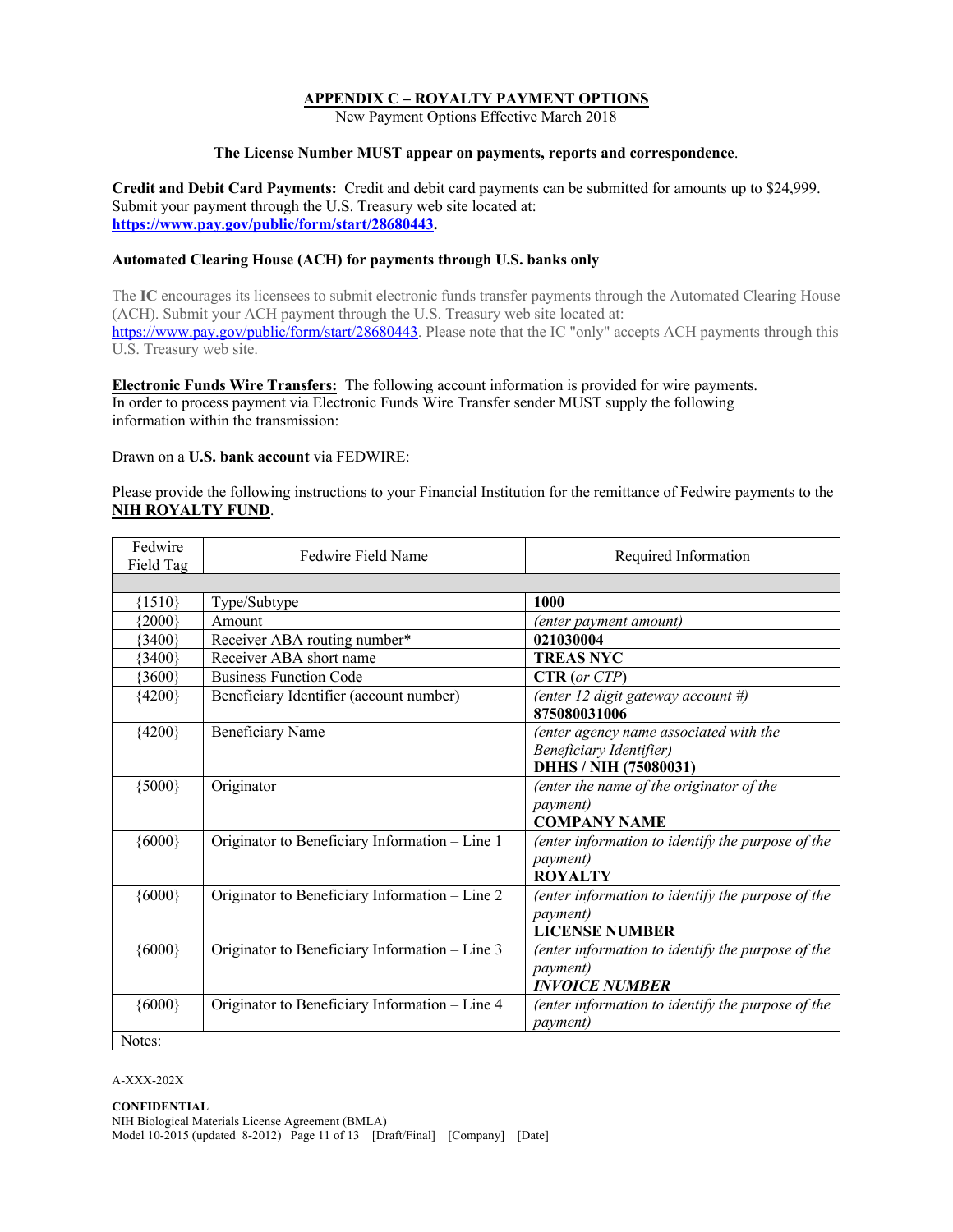| Fedwire<br>Field Tag                                                                                       | Fedwire Field Name | Required Information |  |  |
|------------------------------------------------------------------------------------------------------------|--------------------|----------------------|--|--|
| *The financial institution address for Treasury's routing number is 33 Liberty Street, New York, NY 10045. |                    |                      |  |  |

Agency Contacts: Office of Technology Transfer (OTT) (301) 496-7057 OTT-Royalties@mail.nih.gov

Drawn on a **foreign bank account** via FEDWIRE:

The following instructions pertain to the Fedwire Network. Deposits made in US Dollars (USD).

Should your remitter utilize a correspondent US domestic bank in transferring electronic funds, the following Fedwire instructions are applicable.

| Fedwire<br>Field Tag | Fedwire Field Name                                                                                         | Required Information                              |
|----------------------|------------------------------------------------------------------------------------------------------------|---------------------------------------------------|
|                      |                                                                                                            |                                                   |
| ${1510}$             | Type/Subtype                                                                                               | 1000                                              |
| ${2000}$             | Amount                                                                                                     | (enter payment amount)                            |
| ${3100}$             | Sender Bank ABA routing number                                                                             | (enter the US correspondent bank's ABA            |
|                      |                                                                                                            | routing number)                                   |
| ${3400}$             | Receiver ABA routing number*                                                                               | 021030004                                         |
| ${3400}$             | Receiver ABA short name                                                                                    | <b>TREAS NYC</b>                                  |
| ${3600}$             | <b>Business Function Code</b>                                                                              | CTR (or CTP)                                      |
| ${4200}$             | Beneficiary Identifier (account number)**                                                                  | (enter 12 digit gateway account #)                |
|                      |                                                                                                            | 875080031006                                      |
| ${4200}$             | <b>Beneficiary Name</b>                                                                                    | (enter agency name associated with the            |
|                      |                                                                                                            | Beneficiary Identifier)                           |
|                      |                                                                                                            | DHHS / NIH (75080031)                             |
| ${5000}$             | Originator                                                                                                 | (enter the name of the originator of the          |
|                      |                                                                                                            | <i>payment</i> )                                  |
|                      |                                                                                                            | <b>COMPANY'S NAME</b>                             |
| ${6000}$             | Originator to Beneficiary Information - Line 1                                                             | (enter information to identify the purpose of the |
|                      |                                                                                                            | <i>payment</i> )                                  |
|                      |                                                                                                            | <b>ROYALTY</b>                                    |
| ${6000}$             | Originator to Beneficiary Information - Line 2                                                             | (enter information to identify the purpose of the |
|                      |                                                                                                            | <i>payment</i> )                                  |
|                      |                                                                                                            | <b>LICENSE NUMBER</b>                             |
| ${6000}$             | Originator to Beneficiary Information - Line 3                                                             | (enter information to identify the purpose of the |
|                      |                                                                                                            | <i>payment</i> )                                  |
|                      |                                                                                                            | <b>INVOICE NUMBER</b>                             |
| ${6000}$             | Originator to Beneficiary Information - Line 4                                                             | (enter information to identify the purpose of the |
|                      |                                                                                                            | <i>payment</i> )                                  |
| Notes:               |                                                                                                            |                                                   |
|                      | *The financial institution address for Treasury's routing number is 33 Liberty Street, New York, NY 10045. |                                                   |

\*\*Anything other than the 12 digit gateway account # will cause the Fedwire to be returned – **SWIFT CODE: FRNYUS33**

### **Agency Contacts**:

Office of Technology Transfer (OTT) (301) 496-7057 OTT-Royalties@mail.nih.gov

### **Checks**